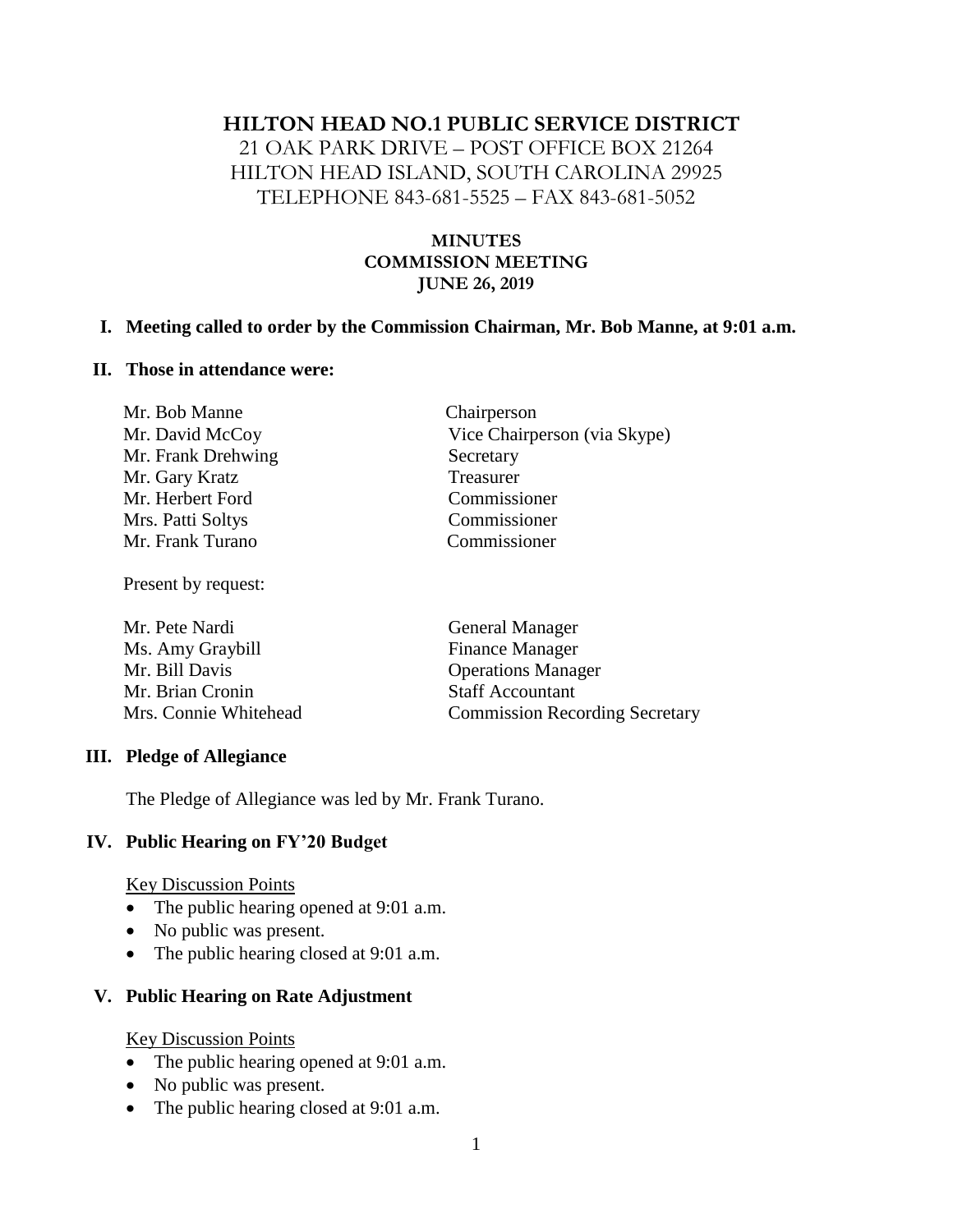# **VI. Public Comment on Non-Agenda Items**

None

# **VII. Adoption of the Draft Minutes of the May 22, 2019, Regular Meeting**

Action

• Mr. Drehwing moved to adopt the minutes of the May 22, 2019, meeting as presented. Mr. Turano seconded. The motion passed unanimously.

# **VIII. FY'20 Budget Adoption**

Key Discussion Points

- The Operations & Maintenance and Capital Improvement budgets were reviewed by the Finance Committee on May 10 and presented to the full board at the May board meeting.
- The Finance Committee voted 2-1 to recommend adoption of the proposed budget.

Action

• Mr. Turano moved to adopt the resolution approving the FY'20 budget as presented. Mr. McCoy seconded. The motion passed unanimously.

# **IX. Rate Adjustment Adoption**

Key Discussion Points

- The proposed budget includes volumetric, construction and service fee adjustments.
- The Finance Committee voted 2-1 to approve the rate adjustments.

Action

• Mr. Drehwing moved to adopt the resolution approving the rate adjustment. Mr. Kratz seconded. The motion passed unanimously.

## **X. Condemnation Resolution**

Key Discussion Points

- In August 2018, the board approved a resolution authorizing condemnation of some critical Years 3 thru 5 easements that could not be obtained voluntarily. Later, an engineering design adjustment necessitated the acquisition of an additional parcel not included on the list.
- Legal counsel has prepared an additional resolution addressing just the single parcel for a board vote.

Action

• Mrs. Soltys moved to adopt the resolution as presented. Mr. Drehwing seconded. The motion passed unanimously.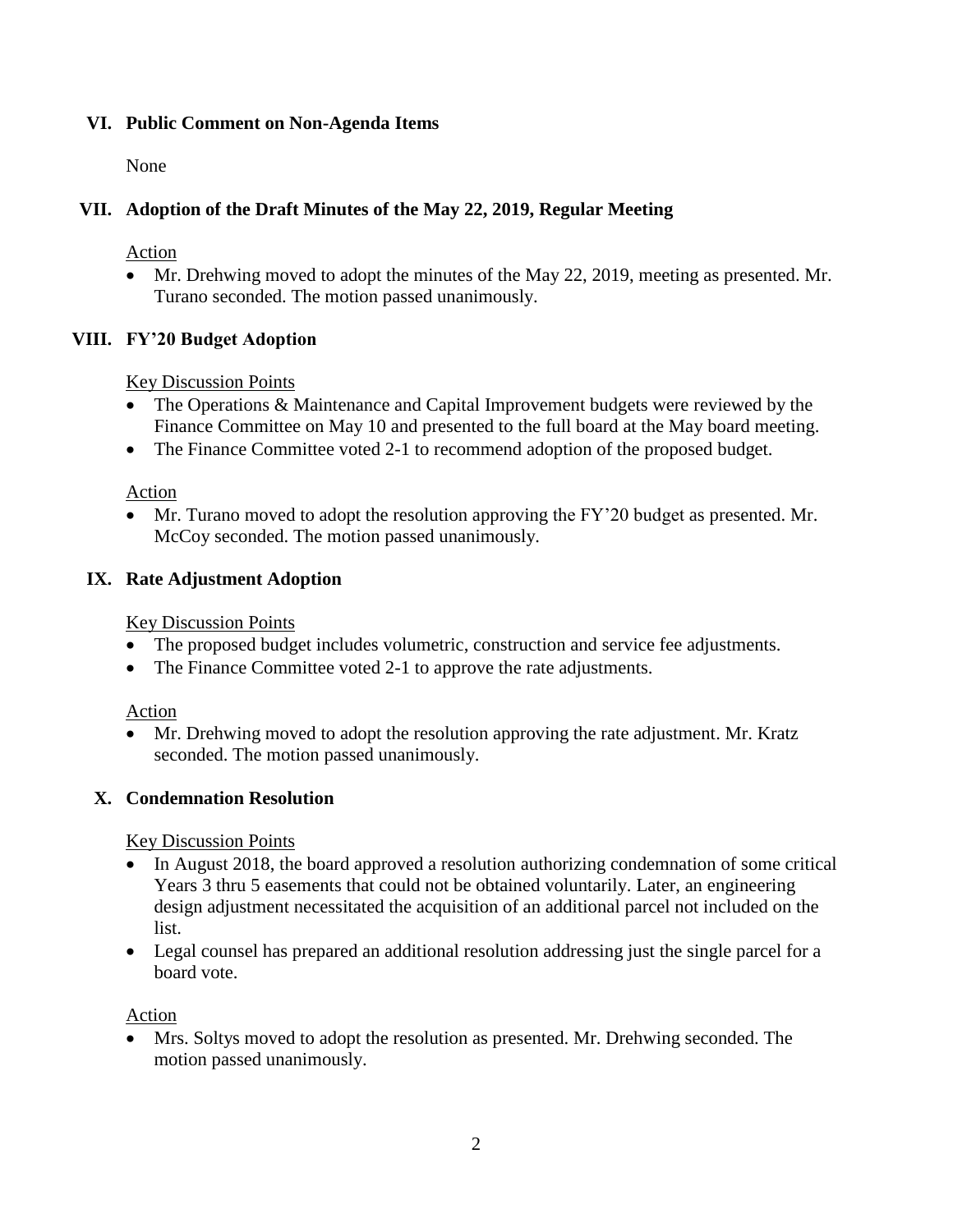## **XI. Bylaws Revisions**

## Key Discussion Points

- The board reviewed the draft bylaws which incorporated proposed changes from May.
- There was some debate on whether the board's previous discussions concluded with the board deciding to maintain or change the current committee structure.
- The board chose to table the discussion until next month to allow commissioners additional time to review the draft bylaws and make proposed updates.

# Action

• Mr. Ford moved to table the bylaws discussion. Mrs. Soltys seconded. The motion passed unanimously.

# **XII. Commissioner and Committee Reports**

None

# **XIII. General Manager's Report**

# **A. Year-End Reporting**

## Key Discussion Points

- Mr. Nardi prepared a year end reporting package which is included in the agenda packet.
- The packet is presented in the Key Measures and Annual Major Objectives format recently adopted by the board and will be used in conducting the GM performance evaluation.
- Also included is the Accomplishments Report which highlights items that are related to but not necessarily directly and major objectives categories.
- Mr. Nardi attended the 2019 AWWA Annual Conference & Exposition, including meetings of the AWWA national committees of which he is a member. He gave the board a report on important topics from the conference, including:
	- o PFAS and PFOS regulatory and scientific landscape and potential treatment tactics.
	- o EPA research into water/sewer affordability indices.
	- o Leak detection techniques that are appropriate for PSD infrastructure.
	- o Stormwater resiliency and "one water" concepts for beneficial reuse of stormwater (e.g. aquifer recharge).
	- o Emerging technological advancements related to LED-based deliver of UV disinfection for drinking water.

# **B. Draft Purchasing Policy**

Key Discussion Points

• Mr. Nardi presented a draft purchasing policy for review by the board. The document was prepared by staff with input from the PSD's legal counsel.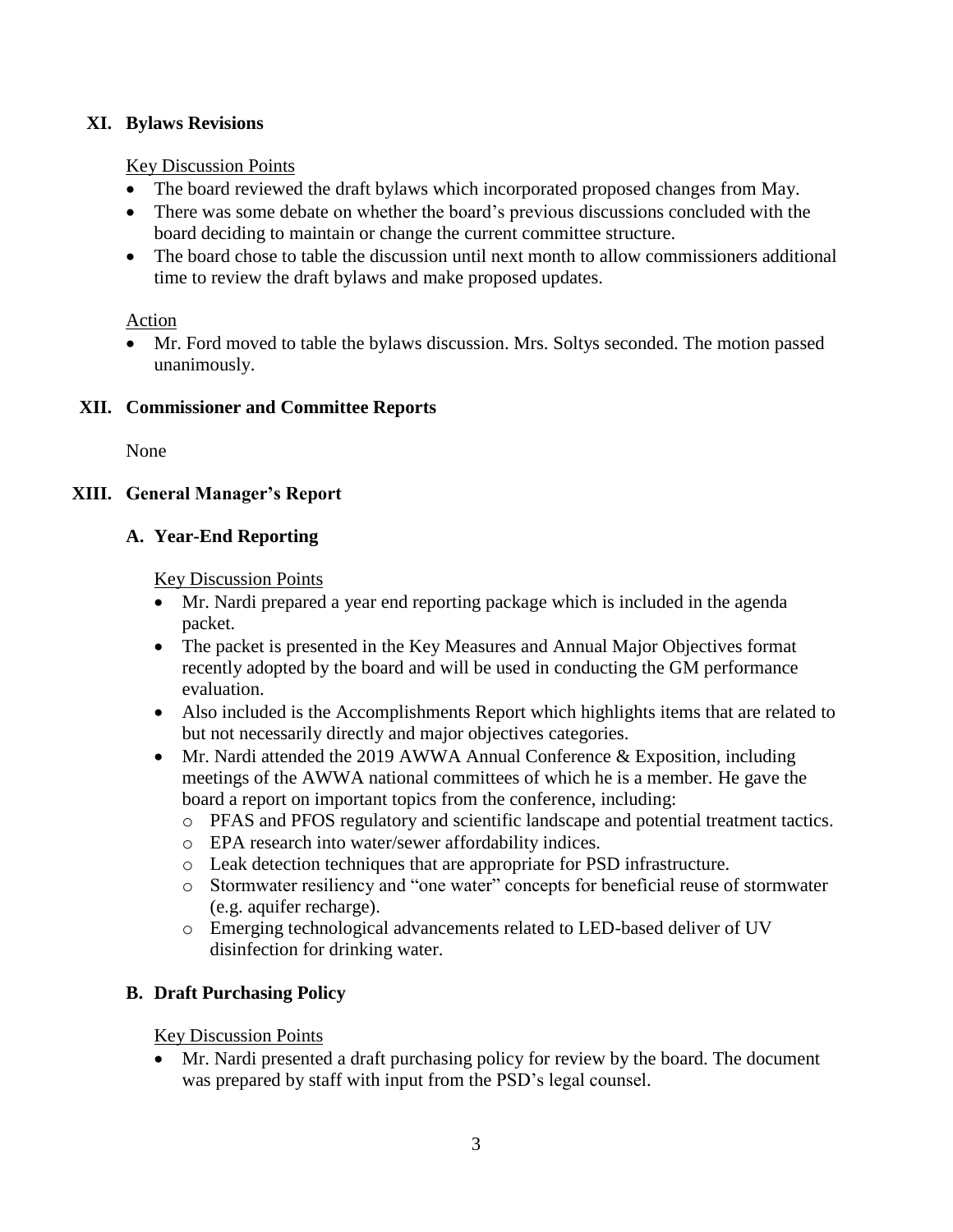- The PSD's current policy has not been updated since its adoption in 1999. The new policy, while it offers more clarity than the former, would not significantly alter the District's daily operations nor the Commission's monthly agenda.
- The document was presented for review by the board and an anticipated vote at the July board meeting.

## **XIV. New Business**

# **A. Regulated Contaminants**

Key Discussion Reports

• Mr. Drehwing urged the board to review the upcoming report on unregulated contaminants which Mr. Nardi mentioned in his AWWA conference report.

# **B. Hydrants Article**

# Key Discussion Points

- Mr. Ford mentioned the hydrant article that appeared in *The Island Packet*, which highlighted among other factors the Town seeking signatures on liability waivers for houses more than 500 feet from fire hydrants. Mr. Josh Gruber from the Town of Hilton Head told Mr. Ford that he would be reaching out to Mr. Nardi to schedule a meeting to discuss hydrant issues.
- Mr. Nardi informed the board that on July 2 the PSD and Town staff will meet regarding the joint CIP hydrant program. Mr. Nardi is interested in multiple ways of reviewing hydrant locations, including review of access to current hydrants, and creating a joint master hydrant plan with the Town to address future development demands.

# **C. Bylaw Update**

Key Discussion Points

- Mr. Manne asked all commissioners to forward any proposed changes to the bylaws to him by July  $15^{\text{th}}$ .
- Mr. Manne also cautioned commissioners not to engage in email dialogue regarding the proposed changes, as it has the potential to create an illegal online meeting.

# **D. GM Evaluation**

Key Discussion Points

• Mr. Manne stated that the Community & Personnel Relations Committee will meet in July to conduct the GM performance review.